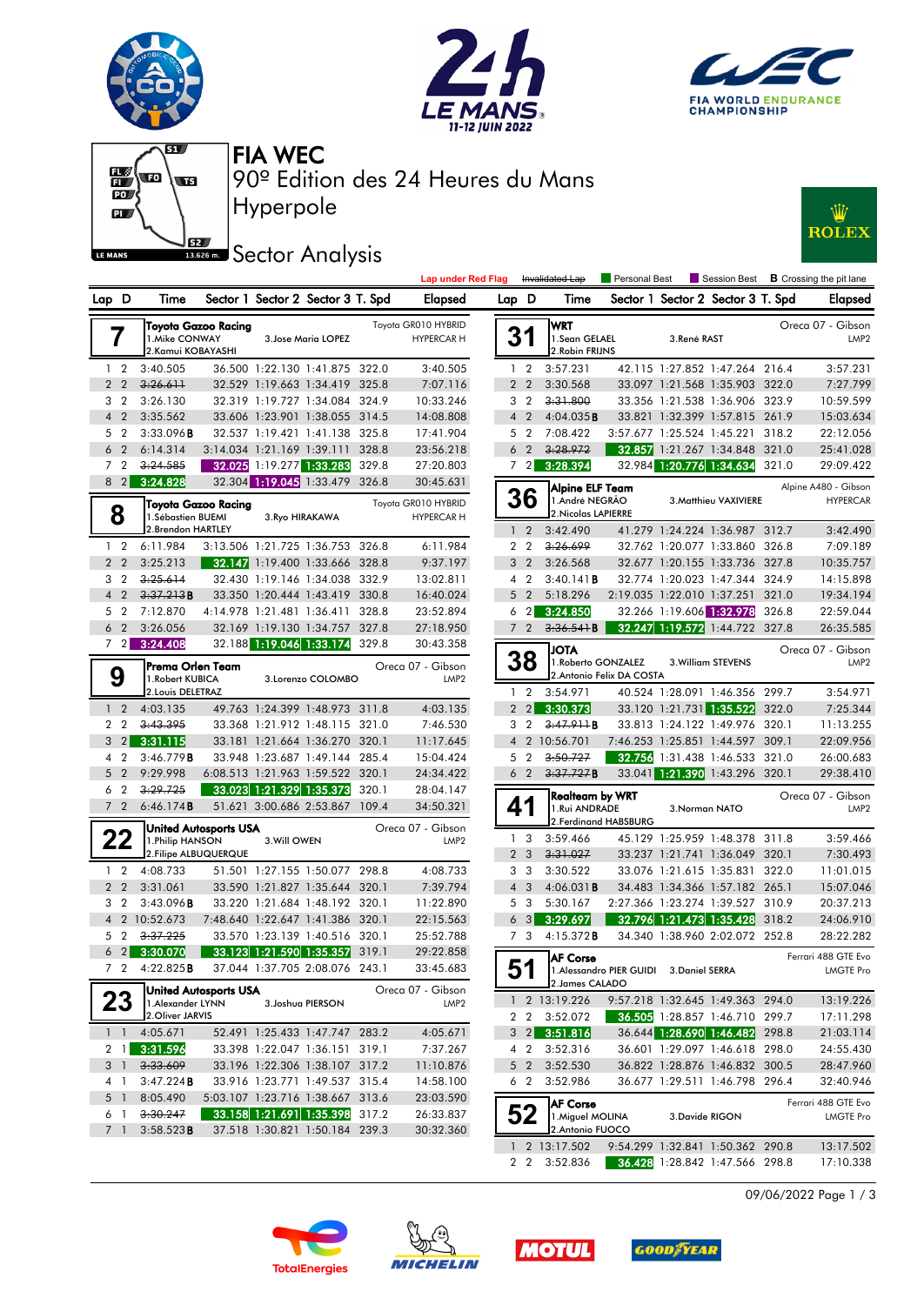







Hyperpole 90º Edition des 24 Heures du Mans FIA WEC

## **JEZ Sector Analysis**



|                                |                   |                                          |                                  |                  |                                                                    |       | <b>Lap under Red Flag</b> |                |                       | Invalidated Lap                     | Personal Best                              |                | Session Best                                                       |       | <b>B</b> Crossing the pit lane        |
|--------------------------------|-------------------|------------------------------------------|----------------------------------|------------------|--------------------------------------------------------------------|-------|---------------------------|----------------|-----------------------|-------------------------------------|--------------------------------------------|----------------|--------------------------------------------------------------------|-------|---------------------------------------|
| Lap D                          |                   | Time                                     |                                  |                  | Sector 1 Sector 2 Sector 3 T. Spd                                  |       | <b>Elapsed</b>            | Lap D          |                       | Time                                |                                            |                | Sector 1 Sector 2 Sector 3 T. Spd                                  |       | <b>Elapse</b>                         |
|                                |                   | $3\quad 2$ $3:51.779$                    |                                  |                  | 36.479 1:28.656 1:46.644                                           | 300.5 | 21:02.117                 |                |                       |                                     | Dempsey - Proton Racing                    |                |                                                                    |       | Porsche 911 RSR - 1                   |
| $\overline{4}$                 | $\overline{2}$    | 3:52.699                                 |                                  |                  | 36.657 1:29.183 1:46.859 298.0                                     |       | 24:54.816                 |                | 77                    | 1. Christian RIED                   |                                            |                | 3. Harry TINCKNELL                                                 |       | <b>LMGTE Ar</b>                       |
| 5                              | $\overline{2}$    | 3:52.616                                 |                                  |                  | 36.529 1:29.109 1:46.978 298.8                                     |       | 28:47.432                 |                |                       | 2. Sebastian PRIAULX                |                                            |                |                                                                    |       |                                       |
| 6 <sub>2</sub>                 |                   | 3:53.032                                 |                                  |                  | 36.608 1:29.397 1:47.027 295.6                                     |       | 32:40.464                 |                |                       | 3 22:16.996                         |                                            |                | 1:31.620 1:50.927 289.3                                            |       | 22:16.99                              |
|                                |                   | <b>AF Corse</b>                          |                                  |                  |                                                                    |       | Ferrari 488 GTE Evo       | $\overline{2}$ | 3                     | 3:53.813                            |                                            |                | 36.223 1:31.039 1:46.551 291.6                                     |       | 26:10.80                              |
|                                | 54                | 1. Thomas FLOHR                          |                                  | 3. Nick CASSIDY  |                                                                    |       | LMGTE Am                  |                |                       | $3\quad 3\quad 3:53.006$            |                                            |                | 36.250 1:29.879 1:46.877 294.8                                     |       | 30:03.81                              |
|                                |                   |                                          | 2. Francesco CASTELLACCI         |                  |                                                                    |       |                           |                |                       | <b>Iron Dames</b>                   |                                            |                |                                                                    |       | Ferrari 488 GTE Ev                    |
| $\mathbf{1}$<br>$\overline{2}$ | 3<br>3            | 4:29.774<br>3:54.209                     |                                  |                  | 1:05.652 1:34.317 1:49.805 286.9<br>36.563 1:30.842 1:46.804 289.3 |       | 4:29.774<br>8:23.983      |                | 85                    | 1.Rahel FREY<br>2. Michelle GATTING |                                            | 3.Sarah BOVY   |                                                                    |       | LMGTE Ar                              |
| 3 <sub>3</sub>                 |                   | 4:03.816B                                |                                  |                  | 36.842 1:31.582 1:55.392 288.5                                     |       | 12:27.799                 |                | $1\quad$              | 4:18.395                            |                                            |                | 55.424 1:34.430 1:48.541 282.5                                     |       | 4:18.39                               |
| 4                              | 3                 | 9:51.085                                 |                                  |                  | 6:29.440 1:32.378 1:49.267 283.9                                   |       | 22:18.884                 |                | 2 <sub>1</sub>        | 3:54.001                            |                                            |                | 36.707 1:30.755 1:46.539                                           | 287.7 | 8:12.39                               |
| 5 <sub>3</sub>                 |                   | 3:54.201                                 |                                  |                  | 36.393 1:30.390 1:47.418 291.6                                     |       | 26:13.085                 |                | 3 1                   | 3:54.631                            |                                            |                | 37.003 1:30.826 1:46.802 286.9                                     |       | 12:07.02                              |
|                                |                   | $6\quad 3\quad 3:53.757$                 |                                  |                  | 36.688 1:30.463 1:46.606                                           | 291.6 | 30:06.842                 |                | 4 <sup>1</sup>        | 4:01.109B                           |                                            |                | 36.728 1:30.355 1:54.026 290.0                                     |       | 16:08.13                              |
|                                |                   |                                          |                                  |                  |                                                                    |       | Ferrari 488 GTE Evo       |                | 5 1                   | 4:50.061                            |                                            |                | 1:30.910 1:31.529 1:47.622 286.9                                   |       | 20:58.19                              |
| 57                             |                   | <b>Kessel Racing</b><br>1.Takeshi KIMURA |                                  | 3. Mikkel JENSEN |                                                                    |       | LMGTE Am                  |                | $6 \text{ } 1$        | 3:53.869                            |                                            |                | 36.588 1:30.643 1:46.638 286.9                                     |       | 24:52.06                              |
|                                |                   |                                          | 2. Frederik SCHANDORFF           |                  |                                                                    |       |                           |                | 7 <sub>1</sub>        | 3:57.674                            |                                            |                | 36.419 1:30.546 1:50.709 287.7                                     |       | 28:49.74                              |
| 1 <sup>3</sup>                 |                   | 4:39.376                                 |                                  |                  | 1:18.579 1:32.849 1:47.948 284.7                                   |       | 4:39.376                  |                | 8 1                   | 4:01.715B                           |                                            |                | 36.691 1:30.121 1:54.903 290.8                                     |       | 32:51.45                              |
| 2 <sub>3</sub>                 |                   | 3:52.982                                 |                                  |                  | 36.445 1:30.586 1:45.951                                           | 289.3 | 8:32.358                  |                |                       | Porsche GT Team                     |                                            |                |                                                                    |       | Porsche 911 RSR - 1                   |
| 3                              | 3                 | 4:00.722B                                |                                  |                  | 36.571 1:30.444 1:53.707 290.0                                     |       | 12:33.080                 |                | 91                    | 1.Gianmaria BRUNI                   |                                            |                | 3. Frédéric MAKOWIECKI                                             |       | LMGTE Pr                              |
| $\overline{4}$                 | 3                 | 5:55.400                                 |                                  |                  | 2:35.176 1:32.017 1:48.207 285.4                                   |       | 18:28.480                 |                |                       | 2. Richard LIETZ                    |                                            |                |                                                                    |       |                                       |
| 5 <sub>3</sub>                 |                   | 3:52.912                                 |                                  |                  | 36.544 1:30.299 1:46.069 289.3                                     |       | 22:21.392                 |                |                       | 1 3 15:58.441                       |                                            |                | 1:29.792 1:47.141 296.4                                            |       | 15:58.44                              |
| 6                              | $\lceil 3 \rceil$ | 3:52.751                                 |                                  |                  | 36.510 1:30.024 1:46.217 291.6                                     |       | 26:14.143                 |                | $2 \quad 3$           | 3:50.377                            |                                            |                | 36.055 1:28.359 1:45.963 298.8                                     |       | 19:48.81                              |
|                                | 7 <sub>3</sub>    | 4:15.490B                                |                                  |                  | 39.737 1:32.995 2:02.758 288.5                                     |       | 30:29.633                 |                | 3 <sub>3</sub>        | 3:59.309                            |                                            |                | 36.723 1:31.600 1:50.986 298.8                                     |       | 23:48.12                              |
|                                |                   | <b>AF Corse</b>                          |                                  |                  |                                                                    |       | Ferrari 488 GTE Evo       |                | $4 \quad 3$           | 3:58.184B                           |                                            |                | 36.219 1:28.612 1:53.353 298.8                                     |       | 27:46.31                              |
| 61                             |                   | 1. Louis PRETTE                          |                                  | 3. Vincent ABRIL |                                                                    |       | LMGTE Am                  |                |                       | Porsche GT Team                     |                                            |                |                                                                    |       | Porsche 911 RSR - 1                   |
|                                |                   | 2. Conrad GRUNEWALD                      |                                  |                  |                                                                    |       |                           |                | 92                    |                                     | 1. Michael CHRISTENSEN 3. Laurens VANTHOOR |                |                                                                    |       | <b>LMGTE Pr</b>                       |
| $\mathbf{1}$<br>2 <sub>3</sub> | 3                 | 4:23.217<br>3:52.965                     |                                  |                  | 58.254 1:32.908 1:52.055 287.7<br>36.344 1:30.514 1:46.107 290.8   |       | 4:23.217                  |                |                       | 2.Kevin ESTRE<br>1 3 15:48.507      |                                            |                | 1:31.251 1:48.965 297.2                                            |       | 15:48.50                              |
| 3 <sub>3</sub>                 |                   | 4:01.254B                                |                                  |                  | 36.381 1:30.291 1:54.582 291.6                                     |       | 8:16.182<br>12:17.436     |                | 2 <sub>3</sub>        | 3:50.947                            |                                            |                | 36.619 1:28.462 1:45.866 299.7                                     |       | 19:39.45                              |
| $\overline{4}$                 | 3                 | 5:03.050                                 |                                  |                  | 1:42.468 1:32.772 1:47.810 290.0                                   |       | 17:20.486                 |                | $3 \quad 3$           | 3:50.522                            |                                            |                | 36.132 1:28.767 1:45.623 298.8                                     |       | 23:29.97                              |
| 5                              | 3                 | 3:52.594                                 |                                  |                  | 36.360 1:30.253 1:45.981                                           | 291.6 | 21:13.080                 |                | $4 \quad 3$           | 3:50.629                            |                                            |                | 36.266 1:28.682 1:45.681                                           | 298.8 | 27:20.60                              |
| 6 <sub>3</sub>                 |                   | 4:01.351                                 |                                  |                  | 36.280 1:31.879 1:53.192 290.8                                     |       | 25:14.431                 |                | 5 3                   | $4:00.853$ <b>B</b>                 |                                            |                | 36.157 1:29.760 1:54.936 298.8                                     |       | 31:21.45                              |
|                                | 7 3               | 4:16.156B                                |                                  |                  | 39.351 1:34.834 2:01.971 273.2                                     |       | 29:30.587                 |                |                       |                                     |                                            |                |                                                                    |       | Aston Martin VANTAGE AM               |
|                                |                   | <b>Corvette Racing</b>                   |                                  |                  |                                                                    |       | Chevrolet Corvette C8.R   |                | 98                    | Northwest AMR<br>1. Paul DALLA LANA |                                            | 3. Nicki THIIM |                                                                    |       | LMGTE Ar                              |
|                                | 63                | 1. Antonio GARCIA                        |                                  |                  | 3. Nicky CATSBURG                                                  |       | <b>LMGTE Pro</b>          |                |                       | 2. David PITTARD                    |                                            |                |                                                                    |       |                                       |
|                                |                   | 2.Jordan TAYLOR                          |                                  |                  |                                                                    |       |                           |                |                       | $1 \quad 3 \quad 13:13.510$         |                                            |                | 9:46.473 1:35.058 1:51.979 272.5                                   |       | 13:13.51                              |
| $1\quad$                       |                   | 7:22.696                                 |                                  |                  | 3:54.709 1:32.751 1:55.236 274.6                                   |       | 7:22.696                  |                | $2 \quad 3$           | 3:53.578                            |                                            |                | 36.516 1:30.669 1:46.393                                           | 287.7 | 17:07.08                              |
| 2 <sub>1</sub>                 |                   | 3:50.647                                 |                                  |                  | 36.248 1:29.371 1:45.028 297.2                                     |       | 11:13.343                 |                | 3 <sub>3</sub>        | 4:04.536                            |                                            |                | 36.405 1:30.608 1:57.523 290.8                                     |       | 21:11.62                              |
| 3 <sup>1</sup>                 |                   | 3:50.467                                 |                                  |                  | 36.058 1:29.323 1:45.086 295.6                                     |       | 15:03.810                 |                | 4 3                   | 4:10.527 <b>B</b>                   |                                            |                | 40.172 1:32.800 1:57.555 273.9                                     |       | 25:22.15                              |
| 4 1                            |                   | 3:57.898B                                |                                  |                  | 36.161 1:29.148 1:52.589 295.6                                     |       | 19:01.708                 |                |                       |                                     | <b>Glickenhaus Racing</b>                  |                |                                                                    |       | Glickenhaus 007 LMI                   |
| 5 <sub>1</sub>                 |                   | 5:04.238                                 | 1:38.049 1:31.400 1:54.789 291.6 |                  |                                                                    |       | 24:05.946                 |                |                       | $708$ 1.0 livier PLA                |                                            |                | 3. Luis Felipe DERANI                                              |       | <b>HYPERCA</b>                        |
|                                |                   | $6$ 1 3:50.177                           |                                  |                  | 36.609 1:28.423 1:45.145 297.2                                     |       | 27:56.123                 |                |                       | 2. Romain DUMAS                     |                                            |                |                                                                    |       |                                       |
| 7 1                            |                   | 4:05.486B                                |                                  |                  | 36.206 1:28.924 2:00.356 297.2                                     |       | 32:01.609                 |                |                       | $1 \quad 1 \quad 4:14.912$          |                                            |                | 50.148 1:37.648 1:47.116 294.0                                     |       | 4:14.91                               |
|                                |                   | <b>Corvette Racing</b>                   |                                  |                  |                                                                    |       | Chevrolet Corvette C8.R   |                | 2 1                   | <del>3:39.637</del>                 |                                            |                | 32.725 1:19.844 1:47.068 331.8                                     |       | 7:54.54                               |
|                                | 64                | 1. Tommy MILNER                          |                                  |                  | 3. Alexander SIMS                                                  |       | LMGTE Pro                 |                | 31                    | 3:27.545                            |                                            |                | 32.686 1:20.115 1:34.744 329.8                                     |       | 11:22.09                              |
|                                |                   | 2. Nick TANDY                            |                                  |                  | 3:41.429 1:31.972 1:48.051 293.2                                   |       |                           |                | 4 1                   | $3:37.897$ <b>B</b>                 |                                            |                | 33.321 1:20.513 1:44.063 330.8                                     |       | 14:59.99                              |
|                                |                   | 1 2 7:01.452<br>2 2 3:50.586             |                                  |                  | 36.507 1:29.268 1:44.811 296.4                                     |       | 7:01.452<br>10:52.038     |                | 5 <sub>1</sub><br>6 1 | 4:24.639<br>3:26.453                |                                            |                | 1:24.117 1:20.330 1:40.192 330.8<br>32.461 1:19.495 1:34.497 330.8 |       | 19:24.63<br>22:51.08                  |
|                                |                   | 3 2 3:50.329                             |                                  |                  | 36.155 1:29.217 1:44.957 295.6                                     |       | 14:42.367                 |                | 7 <sup>1</sup>        | 3:26.359                            |                                            |                | 32.411 1:19.362 1:34.586 331.8                                     |       | 26:17.44                              |
|                                |                   | 4 2 4:00.107 <b>B</b>                    |                                  |                  | 36.626 1:29.903 1:53.578 296.4                                     |       | 18:42.474                 |                | 81                    | 3:39.310B                           |                                            |                | 33.119 1:21.197 1:44.994 286.2                                     |       | 29:56.75                              |
|                                | 5 <sub>2</sub>    | 5:16.997                                 |                                  |                  | 1:48.567 1:30.360 1:58.070 296.4                                   |       | 23:59.471                 |                |                       |                                     |                                            |                |                                                                    |       |                                       |
|                                |                   | $6\quad 2$ 3:49.985                      |                                  |                  | 36.036 1:28.928 1:45.021 297.2                                     |       | 27:49.456                 |                | 709                   | 1. Ryan BRISCOE                     | Glickenhaus Racing                         |                | 3. Franck MAILLEUX                                                 |       | Glickenhaus 007 LMI<br><b>HYPERCA</b> |
|                                |                   | 7 2 3:54.994                             |                                  |                  | 36.966 1:29.884 1:48.144 295.6                                     |       | 31:44.450                 |                |                       |                                     | 2. Richard WESTBROOK                       |                |                                                                    |       |                                       |
|                                |                   |                                          |                                  |                  |                                                                    |       |                           |                |                       |                                     |                                            |                |                                                                    |       |                                       |

| D              | Time                                       | Sector 1 Sector 2 Sector 3 T. Spd                                  |                   |       | Elapsed                 | Lap D          |                       | Time                                                          |                            | Sector 1 Sector 2 Sector 3 T. Spd                                |       | <b>Elapsed</b>           |
|----------------|--------------------------------------------|--------------------------------------------------------------------|-------------------|-------|-------------------------|----------------|-----------------------|---------------------------------------------------------------|----------------------------|------------------------------------------------------------------|-------|--------------------------|
| $\overline{2}$ | 3:51.779                                   | 36.479 1:28.656 1:46.644                                           |                   | 300.5 | 21:02.117               |                |                       | Dempsey - Proton Racing                                       |                            |                                                                  |       | Porsche 911 RSR - 19     |
|                | 3:52.699                                   | 36.657 1:29.183 1:46.859 298.0                                     |                   |       | 24:54.816               |                |                       | 1. Christian RIED                                             |                            | 3. Harry TINCKNELL                                               |       | <b>LMGTE Am</b>          |
| 2              | 3:52.616                                   | 36.529 1:29.109 1:46.978 298.8                                     |                   |       | 28:47.432               |                |                       | 2. Sebastian PRIAULX                                          |                            |                                                                  |       |                          |
|                | 3:53.032                                   | 36.608 1:29.397 1:47.027 295.6                                     |                   |       | 32:40.464               | $\mathbf{1}$   |                       | 3 22:16.996                                                   | $\ldots$ 1:31.620 1:50.927 |                                                                  | 289.3 | 22:16.996                |
|                | <b>IAF Corse</b>                           |                                                                    |                   |       | Ferrari 488 GTE Evo     | $\overline{2}$ | 3                     | 3:53.813                                                      | 36.223 1:31.039 1:46.551   |                                                                  | 291.6 | 26:10.809                |
|                | 1. Thomas FLOHR                            | 3. Nick CASSIDY                                                    |                   |       | <b>LMGTE Am</b>         |                | $3 \quad 3$           | 3:53.006                                                      |                            | 36.250 1:29.879 1:46.877                                         | 294.8 | 30:03.815                |
|                | 2. Francesco CASTELLACCI                   |                                                                    |                   |       |                         |                |                       | <b>Iron Dames</b>                                             |                            |                                                                  |       | Ferrari 488 GTE Evo      |
|                | 4:29.774                                   | 1:05.652 1:34.317 1:49.805 286.9                                   |                   |       | 4:29.774                |                | 85                    | 1.Rahel FREY                                                  | 3.Sarah BOVY               |                                                                  |       | <b>LMGTE Am</b>          |
| 3              | 3:54.209                                   | 36.563 1:30.842 1:46.804 289.3                                     |                   |       | 8:23.983                |                |                       | 2. Michelle GATTING                                           |                            |                                                                  |       |                          |
|                | 4:03.816B                                  | 36.842 1:31.582 1:55.392 288.5                                     |                   |       | 12:27.799               |                | $1\quad$              | 4:18.395                                                      |                            | 55.424 1:34.430 1:48.541 282.5                                   |       | 4:18.395                 |
| 3              | 9:51.085                                   | 6:29.440 1:32.378 1:49.267 283.9                                   |                   |       | 22:18.884               |                | 2 <sub>1</sub>        | 3:54.001                                                      |                            | 36.707 1:30.755 1:46.539                                         | 287.7 | 8:12.396                 |
| 3              | 3:54.201                                   | 36.393 1:30.390 1:47.418 291.6                                     |                   |       | 26:13.085               |                | 3 1                   | 3:54.631                                                      |                            | 37.003 1:30.826 1:46.802 286.9                                   |       | 12:07.027                |
| 3              | 3:53.757                                   | 36.688 1:30.463 1:46.606                                           |                   | 291.6 | 30:06.842               | $\overline{4}$ | $\overline{1}$        | 4:01.109B                                                     |                            | 36.728 1:30.355 1:54.026 290.0                                   |       | 16:08.136                |
|                | Kessel Racing                              |                                                                    |                   |       | Ferrari 488 GTE Evo     |                | 5 1<br>$\overline{1}$ | 4:50.061<br>3:53.869                                          |                            | 1:30.910 1:31.529 1:47.622 286.9                                 |       | 20:58.197                |
|                | 1.Takeshi KIMURA<br>2. Frederik SCHANDORFF | 3. Mikkel JENSEN                                                   |                   |       | LMGTE Am                | 6              | 7 <sub>1</sub>        | 3:57.674                                                      |                            | 36.588 1:30.643 1:46.638 286.9<br>36.419 1:30.546 1:50.709 287.7 |       | 24:52.066<br>28:49.740   |
| 3              | 4:39.376                                   | 1:18.579 1:32.849 1:47.948 284.7                                   |                   |       | 4:39.376                | 8              | $\mathbf{1}$          | 4:01.715B                                                     |                            | 36.691 1:30.121 1:54.903 290.8                                   |       | 32:51.455                |
|                | 3:52.982                                   | 36.445 1:30.586 1:45.951                                           |                   | 289.3 | 8:32.358                |                |                       |                                                               |                            |                                                                  |       |                          |
|                | 4:00.722B                                  | 36.571 1:30.444 1:53.707 290.0                                     |                   |       | 12:33.080               |                | 91                    | Porsche GT Team                                               |                            |                                                                  |       | Porsche 911 RSR - 19     |
| 3              | 5:55.400                                   | 2:35.176 1:32.017 1:48.207 285.4                                   |                   |       | 18:28.480               |                |                       | 1. Gianmaria BRUNI<br>2. Richard LIETZ                        |                            | 3. Frédéric MAKOWIECKI                                           |       | <b>LMGTE Pro</b>         |
| 3              | 3:52.912                                   | 36.544 1:30.299 1:46.069 289.3                                     |                   |       | 22:21.392               |                |                       | 1 3 15:58.441                                                 |                            | $\ldots$ 1:29.792 1:47.141 296.4                                 |       | 15:58.441                |
|                | 3:52.751                                   | 36.510 1:30.024 1:46.217 291.6                                     |                   |       | 26:14.143               | $\overline{2}$ | 3                     | 3:50.377                                                      |                            | 36.055 1:28.359 1:45.963                                         | 298.8 | 19:48.818                |
| 3              | 4:15.490B                                  | 39.737 1:32.995 2:02.758 288.5                                     |                   |       | 30:29.633               | 3              | 3                     | 3:59.309                                                      |                            | 36.723 1:31.600 1:50.986 298.8                                   |       | 23:48.127                |
|                |                                            |                                                                    |                   |       | Ferrari 488 GTE Evo     |                | $4 \quad 3$           | 3:58.184B                                                     |                            | 36.219 1:28.612 1:53.353 298.8                                   |       | 27:46.311                |
|                | <b>AF Corse</b><br>1. Louis PRETTE         | 3. Vincent ABRIL                                                   |                   |       | <b>LMGTE Am</b>         |                |                       |                                                               |                            |                                                                  |       | Porsche 911 RSR - 19     |
|                | 2. Conrad GRUNEWALD                        |                                                                    |                   |       |                         |                | 92                    | Porsche GT Team<br>1. Michael CHRISTENSEN 3. Laurens VANTHOOR |                            |                                                                  |       | <b>LMGTE Pro</b>         |
|                | 4:23.217                                   | 58.254 1:32.908 1:52.055 287.7                                     |                   |       | 4:23.217                |                |                       | 2.Kevin ESTRE                                                 |                            |                                                                  |       |                          |
| 3              | 3:52.965                                   | 36.344 1:30.514 1:46.107 290.8                                     |                   |       | 8:16.182                |                |                       | 1 3 15:48.507                                                 |                            | $\ldots$ 1:31.251 1:48.965 297.2                                 |       | 15:48.507                |
|                | 4:01.254B                                  | 36.381 1:30.291 1:54.582 291.6                                     |                   |       | 12:17.436               | $\overline{2}$ | 3                     | 3:50.947                                                      |                            | 36.619 1:28.462 1:45.866 299.7                                   |       | 19:39.454                |
| 3              | 5:03.050                                   | 1:42.468 1:32.772 1:47.810 290.0                                   |                   |       | 17:20.486               | 3              | -3 I                  | 3:50.522                                                      |                            | 36.132 1:28.767 1:45.623                                         | 298.8 | 23:29.976                |
| 3              | 3:52.594                                   | 36.360 1:30.253 1:45.981                                           |                   | 291.6 | 21:13.080               |                | $4 \quad 3$           | 3:50.629                                                      | 36.266 1:28.682 1:45.681   |                                                                  | 298.8 | 27:20.605                |
| 3              | 4:01.351                                   | 36.280 1:31.879 1:53.192 290.8                                     |                   |       | 25:14.431               |                | 5 <sub>3</sub>        | 4:00.853B                                                     |                            | 36.157 1:29.760 1:54.936 298.8                                   |       | 31:21.458                |
|                | 4:16.156B                                  | 39.351 1:34.834 2:01.971 273.2                                     |                   |       | 29:30.587               |                |                       | Northwest AMR                                                 |                            |                                                                  |       | Aston Martin VANTAGE AMR |
|                | <b>Corvette Racing</b>                     |                                                                    |                   |       | Chevrolet Corvette C8.R |                | 98                    | 1. Paul DALLA LANA                                            | 3. Nicki THIIM             |                                                                  |       | <b>LMGTE Am</b>          |
|                | 1. Antonio GARCIA                          |                                                                    | 3. Nicky CATSBURG |       | LMGTE Pro               |                |                       | 2. David PITTARD                                              |                            |                                                                  |       |                          |
|                | 2.Jordan TAYLOR                            |                                                                    |                   |       |                         | $\mathbf{1}$   |                       | 3 13:13.510                                                   |                            | 9:46.473 1:35.058 1:51.979 272.5                                 |       | 13:13.510                |
|                | 7:22.696                                   | 3:54.709 1:32.751 1:55.236 274.6                                   |                   |       | 7:22.696                | $\mathbf{2}$   | 3                     | 3:53.578                                                      |                            | 36.516 1:30.669 1:46.393 287.7                                   |       | 17:07.088                |
|                | 3:50.647                                   | 36.248 1:29.371 1:45.028 297.2                                     |                   |       | 11:13.343               | 3              | 3                     | 4:04.536                                                      |                            | 36.405 1:30.608 1:57.523 290.8                                   |       | 21:11.624                |
|                | 3:50.467                                   | 36.058 1:29.323 1:45.086 295.6                                     |                   |       | 15:03.810               | 4              | 3                     | 4:10.527B                                                     |                            | 40.172 1:32.800 1:57.555 273.9                                   |       | 25:22.151                |
|                | 3:57.898B                                  | 36.161 1:29.148 1:52.589 295.6                                     |                   |       | 19:01.708               |                |                       | <b>Glickenhaus Racing</b>                                     |                            |                                                                  |       | Glickenhaus 007 LMH      |
|                | 5:04.238<br>3:50.177                       | 1:38.049 1:31.400 1:54.789 291.6<br>36.609 1:28.423 1:45.145 297.2 |                   |       | 24:05.946               |                | 08                    | 1.Olivier PLA<br>2. Romain DUMAS                              |                            | 3. Luis Felipe DERANI                                            |       | <b>HYPERCAR</b>          |
|                | 4:05.486B                                  | 36.206 1:28.924 2:00.356 297.2                                     |                   |       | 27:56.123<br>32:01.609  |                | $1\quad1$             | 4:14.912                                                      |                            | 50.148 1:37.648 1:47.116 294.0                                   |       | 4:14.912                 |
|                |                                            |                                                                    |                   |       |                         |                | 2 1                   | 3:39.637                                                      |                            | 32.725 1:19.844 1:47.068 331.8                                   |       | 7:54.549                 |
|                | <b>Corvette Racing</b>                     |                                                                    |                   |       | Chevrolet Corvette C8.R |                | 3 <sup>1</sup>        | 3:27.545                                                      |                            | 32.686 1:20.115 1:34.744 329.8                                   |       | 11:22.094                |
|                | 1. Tommy MILNER<br>2.Nick TANDY            | 3. Alexander SIMS                                                  |                   |       | <b>LMGTE Pro</b>        |                | 4 1                   | 3:37.897B                                                     |                            | 33.321 1:20.513 1:44.063 330.8                                   |       | 14:59.991                |
| 2              | 7:01.452                                   | 3:41.429 1:31.972 1:48.051 293.2                                   |                   |       | 7:01.452                |                | $5-1$                 | 4:24.639                                                      |                            | 1:24.117 1:20.330 1:40.192 330.8                                 |       | 19:24.630                |
| 2              | 3:50.586                                   | 36.507 1:29.268 1:44.811 296.4                                     |                   |       | 10:52.038               |                | 6 1                   | 3:26.453                                                      |                            | 32.461 1:19.495 1:34.497                                         | 330.8 | 22:51.083                |
| 2              | 3:50.329                                   | 36.155 1:29.217 1:44.957 295.6                                     |                   |       | 14:42.367               |                | $7$ 1                 | 3:26.359                                                      |                            | 32.411 1:19.362 1:34.586 331.8                                   |       | 26:17.442                |
| $\overline{2}$ | $4:00.107$ <b>B</b>                        | 36.626 1:29.903 1:53.578 296.4                                     |                   |       | 18:42.474               |                | 81                    | 3:39.310B                                                     |                            | 33.119 1:21.197 1:44.994 286.2                                   |       | 29:56.752                |
| 2              | 5:16.997                                   | 1:48.567 1:30.360 1:58.070 296.4                                   |                   |       | 23:59.471               |                |                       |                                                               |                            |                                                                  |       | Glickenhaus 007 LMH      |
| 2              | 3:49.985                                   | 36.036 1:28.928 1:45.021 297.2                                     |                   |       | 27:49.456               |                | 9                     | <b>Glickenhaus Racing</b><br>1. Ryan BRISCOE                  |                            | 3. Franck MAILLEUX                                               |       | <b>HYPERCAR</b>          |
| 2              | 3:54.994                                   | 36.966 1:29.884 1:48.144 295.6                                     |                   |       | 31:44.450               |                |                       | 2. Richard WESTBROOK                                          |                            |                                                                  |       |                          |

09/06/2022 Page 2 / 3